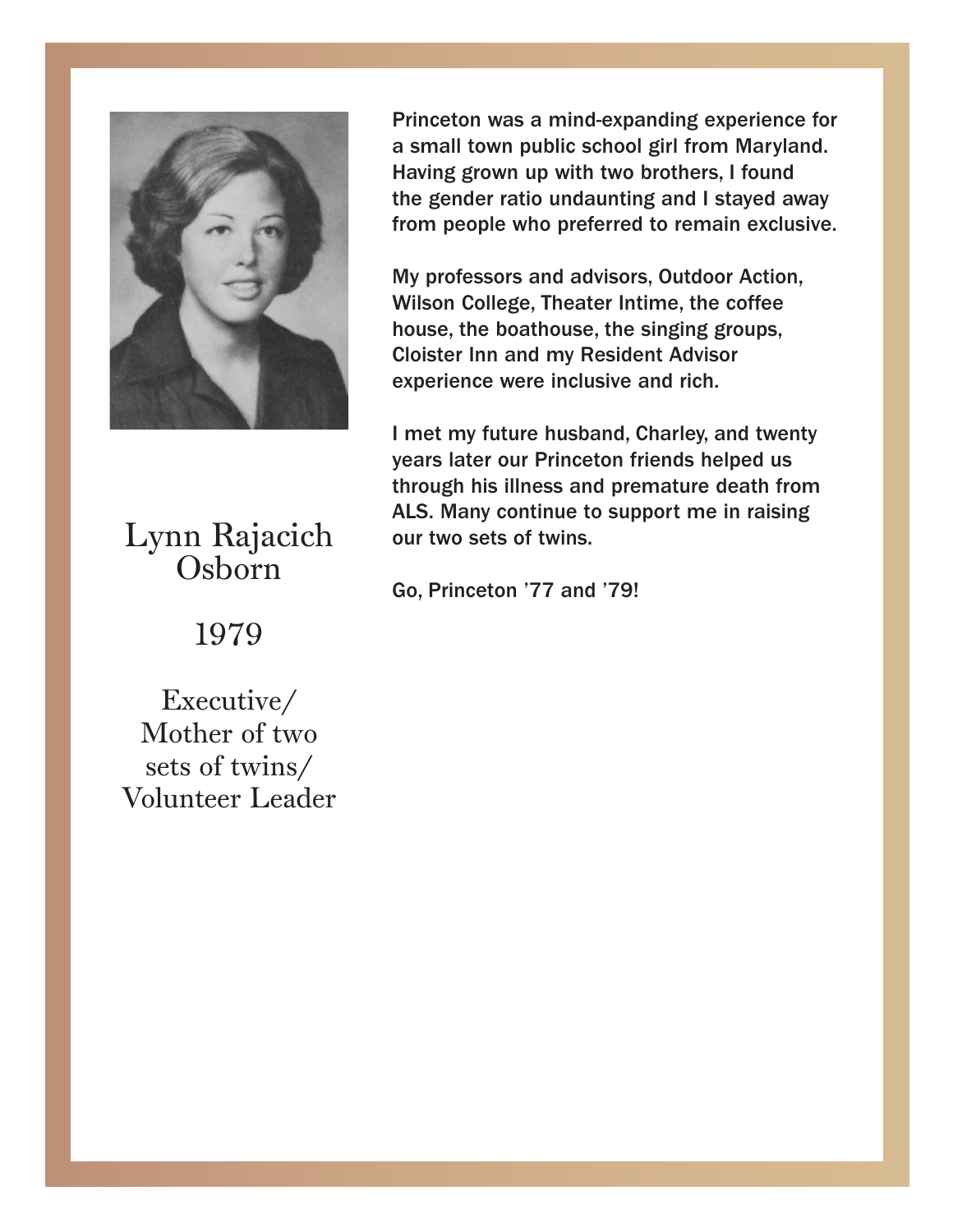

# Jessica Berman 1983 Jessica Berman

Professor/Parent/ Feminist

Princeton was a place of struggle, growth, and ultimate belonging for me. ultimate belonging for me.

In shock when I arrived, I rebelled against a<br>culture that seemed too uniform, too complaculture that seemed too uniform, too complete cent, and especially too masculine to me. I spent my first semester playing Patti Smith as loudly as possible to all passers-by, as if to announce my rejection of preppy-dom. But a fun-<br>nounce happened as Latyre ded that first veau if thing happened as I struggled that hist year.<br>I was beginning to find my corner of the Princeand a function of the first control terms of the structure of the first control of the terms of the terms of the terms of the terms of the terms of the terms of the terms of the terms of the terms of the terms of the terms at the Women's Center, and in the music building, some of whom are still among my closest. I found my intellectual home, having the good music building, increasing inserver American<br>Women's History course and to encounter the extraordinary Professor Natalie Zemon Davis in my first year. And I found my voice as an advocate for women's and other issues on campus, especially in the effort to begin Princeton's<br>Program in Women's Studies (now Gender and **EXECUTE IN ADVISION DAVIS STARKS (NOW OCTRUCT AND I DAVIS SEXUALLY STARK)** world included wonderful moments practicing music at Woolworth, cooking in the Brown coop, and joining friends on the street. In shock when I arrived, I rebelled against a ny thing happened as I struggled that first year: fortune to take Princeton's first-ever American especially in the effort to begin Princeton's

I found the love of my life at Princeton and sent riound the fore of my file at Filhoeton and sent. Though as a student I never did feel as though Princeton fully belonged to me, I now know how much it helped make me who I am. I hope in the end I helped make it what it is today too.

I found the love of my life at Princeton and sent

Princeton fully belonged to me, I now know how

my daughter off for her own four years there. Though as a student I never did feel as the student I never did feel as the student in the student of the student

much it helped make me who I am. I hope in the who I am. the end I helped make it is to day to day to day to day to day to day to day to day to day to day to day to da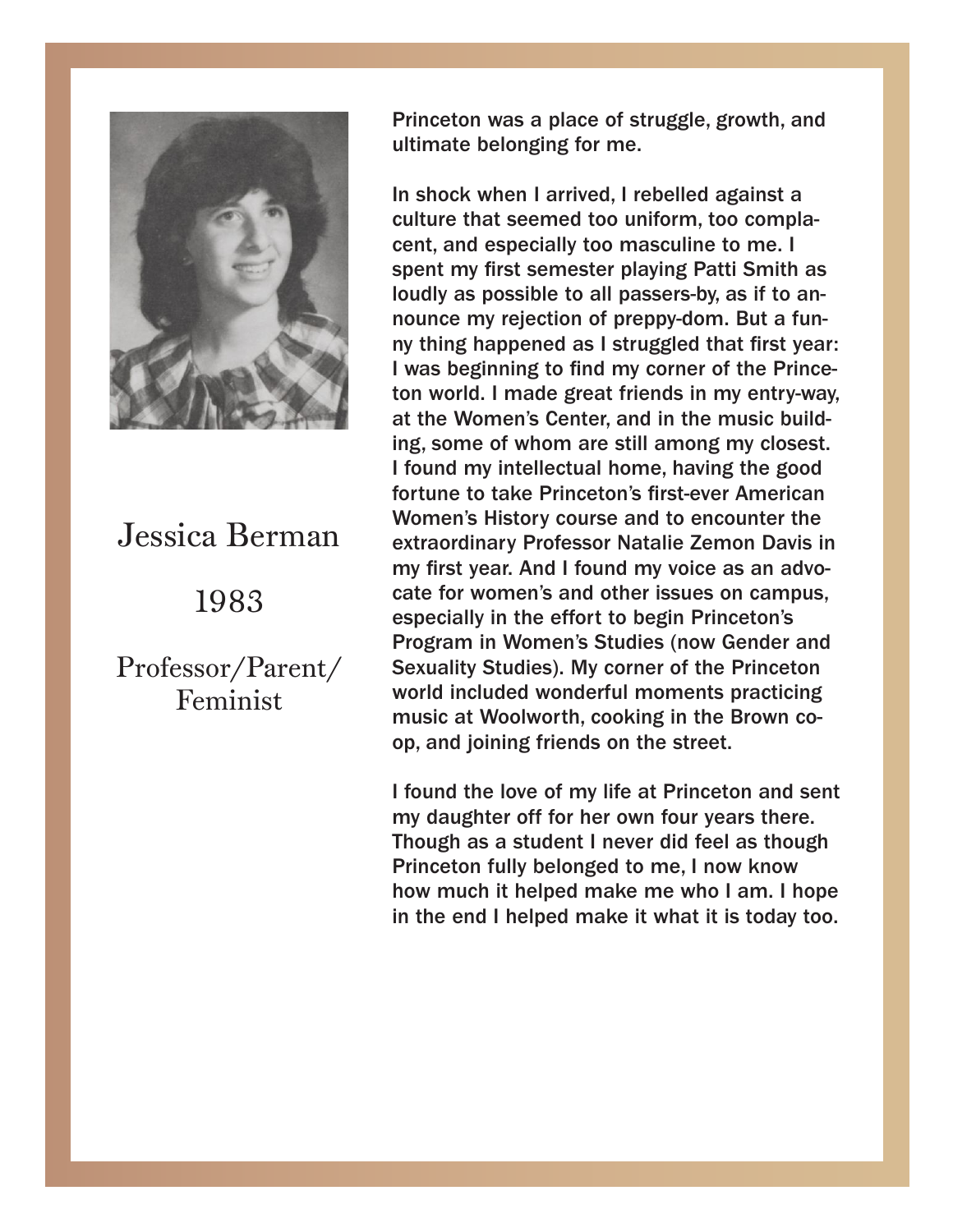

### Lorraine Goodman

#### 1999 1983

Former Broadway professional  $\&$   $\begin{array}{c} \text{p} \\ \text{B} \end{array}$ Iucalist Actress/Singer/ Nonprofit Idealist

When I was at Princeton University, the ratio  $\overline{\phantom{a}}$  . The ratio  $\overline{\phantom{a}}$ of men to women was still about three men every woman. Every achievement was for every woman. Every achievement was groundbreaking: for example, my junior<br>year witnessed the first werean president of year witnessed the first woman president of **Triangle.**<br>Triangle Triangle.

There was also a great deal of gender bias, There was also a great deal of gender bias, especially in regards to so-called non-traditional especially in regards to so-called non-traditional studies for women. My passion in high school was in math and sciences – where I exceled – was in math and sciences – where I exceled – where  $\sim$ a math and physics major. But a nasty case of mononucleosis towards the end of my first semester coupled with the complete lack of support from my male professors made me<br>change my mind. I graduated with a "sensible support from my male professors made measured materials of the measured measured in the measured measured in the measured of the measured of the measured of the measured of the measured of the measured of the measured of t change my mind. I graduated with a "sensible with a "sensible with a "sensible with a "sensible with a "sensible with a "sensible with a "sensible with a "sensible with a "sensible with a "sensible with a "sensible with a studies for women. My passion in high school support from my male professors made me

Sometimes I wonder what might have been of the sciences allowed me to spend more time participating in theater and music. Although I did not make either of those my major, the extra-curricular activities and the friends I made while at Princeton opened up so many<br>possibilities and certainly, my 30-year career on possismities and certainly, my extra direct on the procedure material problem. possible without those experiences. The friends I made the friends I made the friends I made to the friends in had I had a role model or any encouragement. On the other hand, giving up the intense study made while at Princeton opened up so many

while at Princeton opened up so many social at Princeton

possibilities and certainly, my 30-year career on

Broadway and in Europe would not have been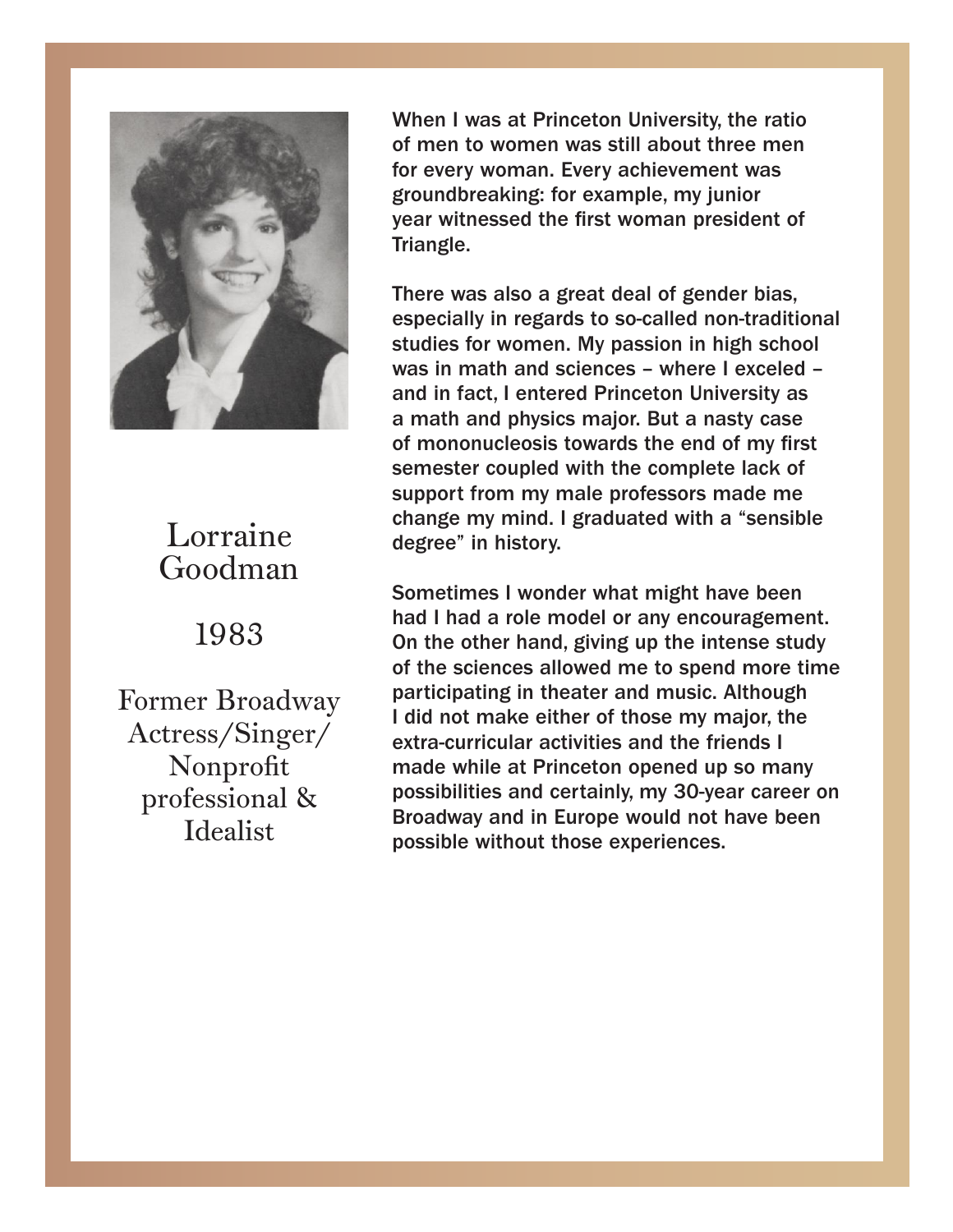

## 1984  $\frac{1}{2}$ Valerie Kelly

Attorney/ Volunteer

As a young black girl growing up in Arkansas, I always dreamed of "going away" to college. Princeton became by first choice, a place<br>1,200 miles from home that I had never visited miles from home that I had never visited and where I knew no one. In December 1979, when I was an applicant, my first Princeton  $\blacksquare$  experience was a luncheon hosted by the Princeton Alumni Association of Arkansas.<br>There were about 20 alums and a few current Princeton students in attendance. None of them looked like me or had my socioeconomic background. Yet, I felt strangely comfortable and at home. They showed me that Princeton was a place that would accept the for who is a strangely place that would be at home there. and at home. They showed me that Princeton Princeton became by first choice; a place Princeton Alumni Association of Arkansas. was a place that would accept me for who I

When I arrived on the campus, it was more  $\begin{array}{|c|c|c|}\hline \textbf{1} & \textbf{2} & \textbf{3} & \textbf{4} & \textbf{5} \ \hline \textbf{3} & \textbf{4} & \textbf{5} & \textbf{6} & \textbf{7} & \textbf{8} \ \hline \textbf{4} & \textbf{5} & \textbf{6} & \textbf{7} & \textbf{8} & \textbf{8} & \textbf{9} \ \hline \textbf{5} & \textbf{6} & \textbf{7} & \textbf{8} &$ beautiful than I could have imagined. I<br>immediately fall at home Hourous it was an who did not know where Arkansas was located. I planned to major in civil engineering, and the first-year classes were difficult. After I felt mat I had adjusted to the rigors of Princeton,<br>my father died unexpectedly during the first my rather area anoxpectedly daring the mot turned upside down. I considered leaving. Yet, Princeton had become my home. I understood the challenges ahead of me if I wanted to<br>graduate. With the cunnert of family and graduate. With the support of larning and<br>friends, I stayed. I am glad that I did. My life has been much richer because of my Princeton tion. I considered upside down. I considered upside  $\mathbb{R}^n$ immediately felt at home. However, it was an adjustment. I was not prepared for classmates that I had adjusted to the rigors of Princeton, graduate. With the support of family and education.

Princeton had become my home. I understood

the challenges ahead of me if I wanted to

graduate. With the support of family and

friends, I did. I did. I did. I did. My life that I did. My life that I did. My life that I did. My life that

has been much richer because of my Princeton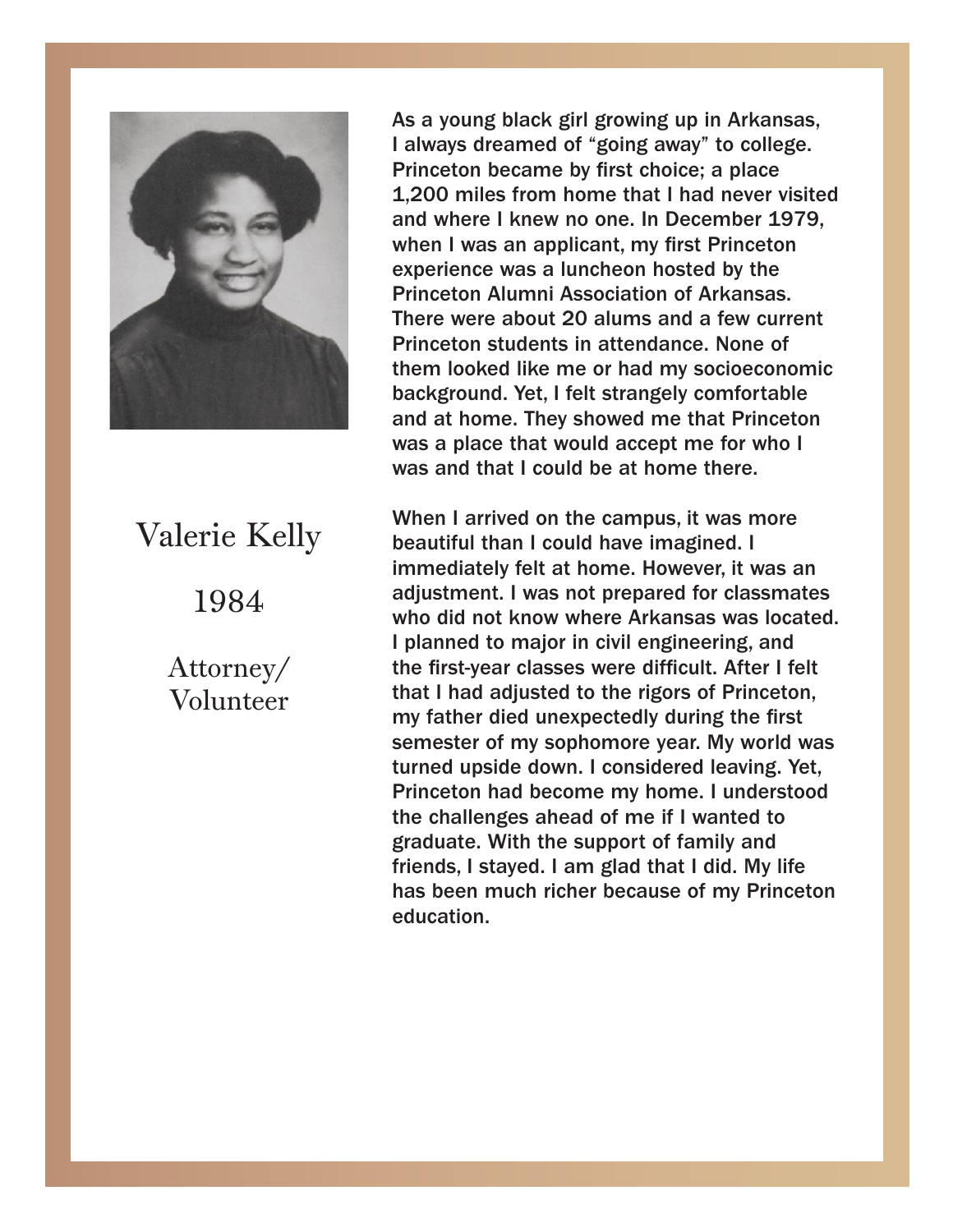

I arrived on campus the Fall of 1981 and soon had to face the reality that while I was a high had to face the reality that while I was a high school Valedictorian, by Princeton standards I was by no means exceptional nor meriting good grades. I watched my classmates as they<br>warked tirelessly and realized that if I was worked theressly and realized that if I was<br>going to make it, I needed to do the same. to make it, I needed to do the same. worked tirelessly and realized that if I was

made those years fun -- despite the grind. I am very grateful for my time at Princeton and<br>continue to stay involved with Princeton as a verming to stay involved with Filhoeten as a class officer/volunteer. continue to stay involved with Princeton as a My friendships, with both women and men, am very grateful for my time at Princeton and

#### mougne<br>Santry Mimi Willoughby

 $1095$ Santry 1985

Mother of 5/<br>Small busines Princeton<br>volunteer Small business owner/ Princeton volunteer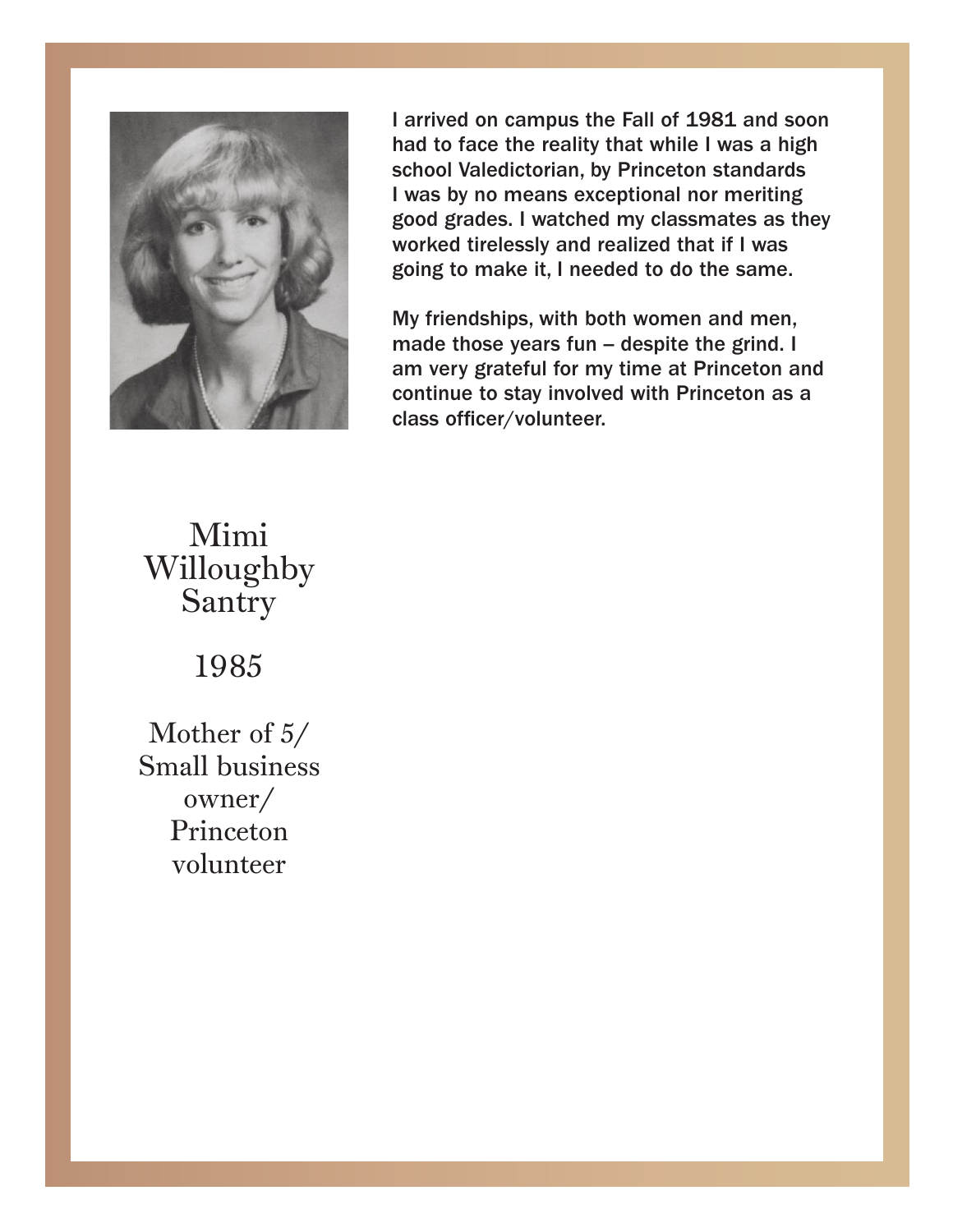

#### la **Trouppe** Isabella de la Houssaye

## 1986

Businesswoman/ Mother/ Volunteer

**I** came to Princeton from Louisiana—the deep south where men held doors for women and south where men held doors for women and women went to college for an MRS. women went to college for an MRS.

I remember being very excited about the I remember being very excited about the outdoor action trip—I packed my backpack,<br>added the group gear and then patiently waited added the group gear and then patiently matted to see which of the male students was going to carry it for me through the Pine Barrens. It had never occurred to me that I would have to carry ysen. But I learned. I also learned that I<br>concelle of co-much more than an MBC  $\frac{1}{2}$  also little more than all myself. outdoor action trip—I packed my backpack, it myself. But I learned. I also learned that I was capable of so much more than an MRS.

I spent my first semester taking copious notes half-heartedly learning about economics from Alan Billiuer and creative whiting from Joyce<br>Carol Oates. In February, when grades came balfor baltber in Fost aarty, micht graagbroamic<br>out, I discovered that I was just as capable as my male counterparts. Yet again—a thought that had never occurred to me. From that point on I put my MRS aside and focused on earning my degree in pontics with a certificate in and the state of the state of the state of the state of the state of the state of the state of the state of the state of the state of the state of the state of the state of the st that had never occurred to me. From that point  $\mathbb{R}^n$ on the eligible young men in my classes while Alan Blinder and creative writing from Joyce my degree in politics with a certificate in

I graduated Princeton in 1986, received and and for earning princeton in 1986, received a Rotary Scholarship, went on to Columbia Law School and finally to successful careers in law,<br>finance and business in addition to raising five turned me into a liberal. I would say that Princeton taught me to think critically, speak confidently and act compassionately. finance and business in addition to raising five children. My parents would say that Princeton

 $f$  vested did finally set my MRS in 1991 to a  $\frac{1}{2}$  Tiger! And yes, I did finally get my MRS—in 1991 to a 1981 Tiger!

1981 Tiger!

turned me into a liberal. I would say that

Princeton taught me to think critically, speak

And yes, I did finally get my MRS—in 1991 to a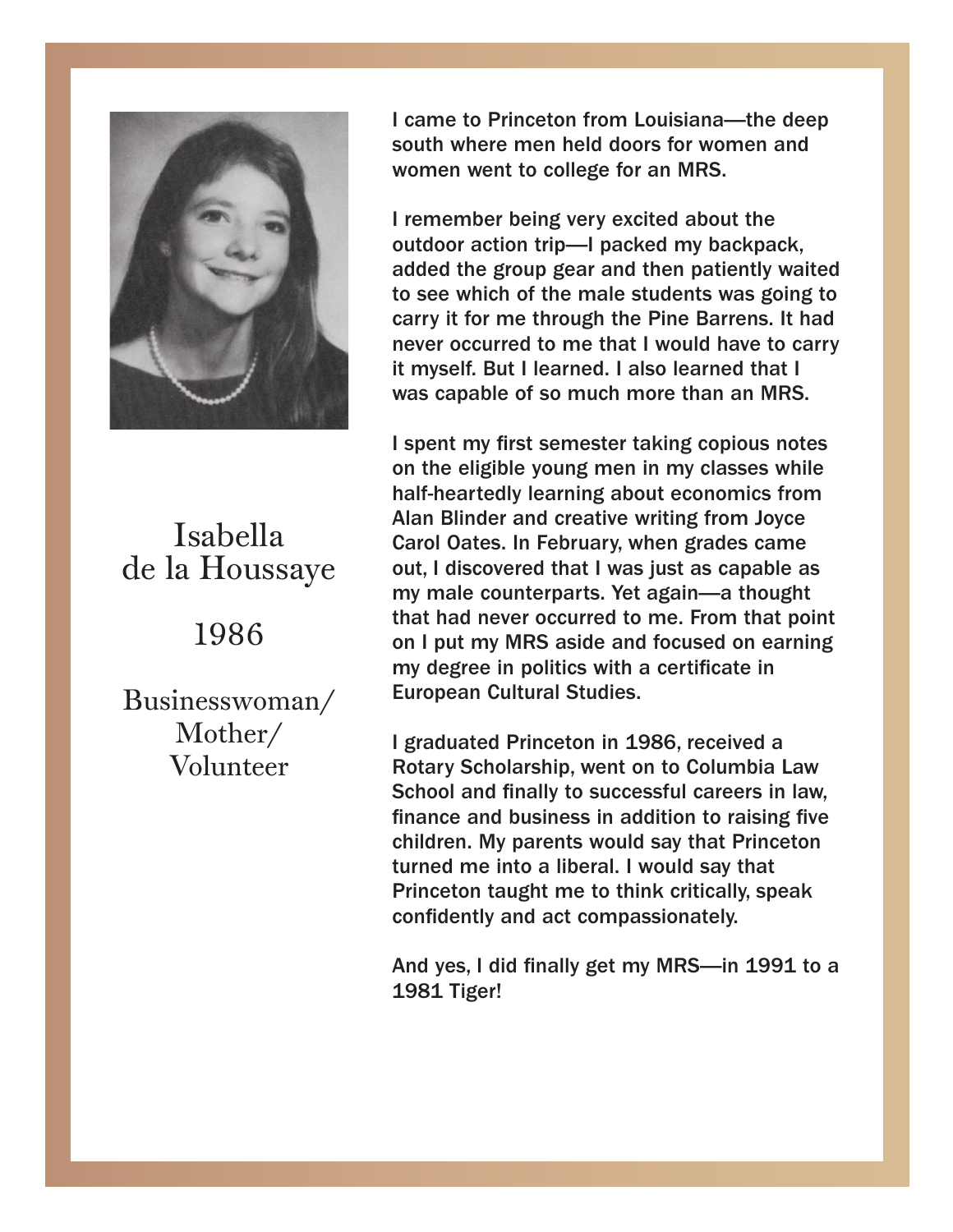

#### Katzmann<br>Horner Susan Katzmann

#### $\mathcal{L}$ 1986

Mother/  $\frac{1}{2}$ Consultant/ Volunteer

To be a woman at Princeton in the early to midmid-1980s meant that when you looked around, you saw two men for every one of you—but I understood the trend was moving<br>in the right direction towards gender equality. m the right direction towards gender equality.<br>Frankly, I never felt less than because of this ratio. Thanks to dear friends and the brilliant presence of a few female faculty members who taught English, my concentration, Princeton instilled me with a confidence I could never have imagined I would have. you—but I understood the trend was moving

have imagined I would have. undergrad was to be a reporter, newscaster<br>and one of the news directors for WPRB. I and one or the news directors for Wind. The and one of the feeling of living on the edge through our live broadcast news programs, and I also had some great opportunities to interview the movers and shakers who came to campus. I had the best of both worlds at Princeton: One minute I could be poring over some 17th century verse, while a few hours later, I might escape the orange bubble to cover a **I might escape the orange bubble to cover a** new Jersey election event on campus. The<br>critical skills I learned as an English major and binded skins I fearned as an English major and<br>through trial by fire at WPRB helped launch my monger manns, and critical script a manufactory I was inspired by Princeton's emphasis on service to be active with the Student Volunteers Council, working with young women at a juvenile security facility near Trenton. One of the best experiences I had as an undergrad was to be a reporter, newscaster New Jersey election event off campus. The

with young women at a juvenile security facility facility facility facility facility facility facility facility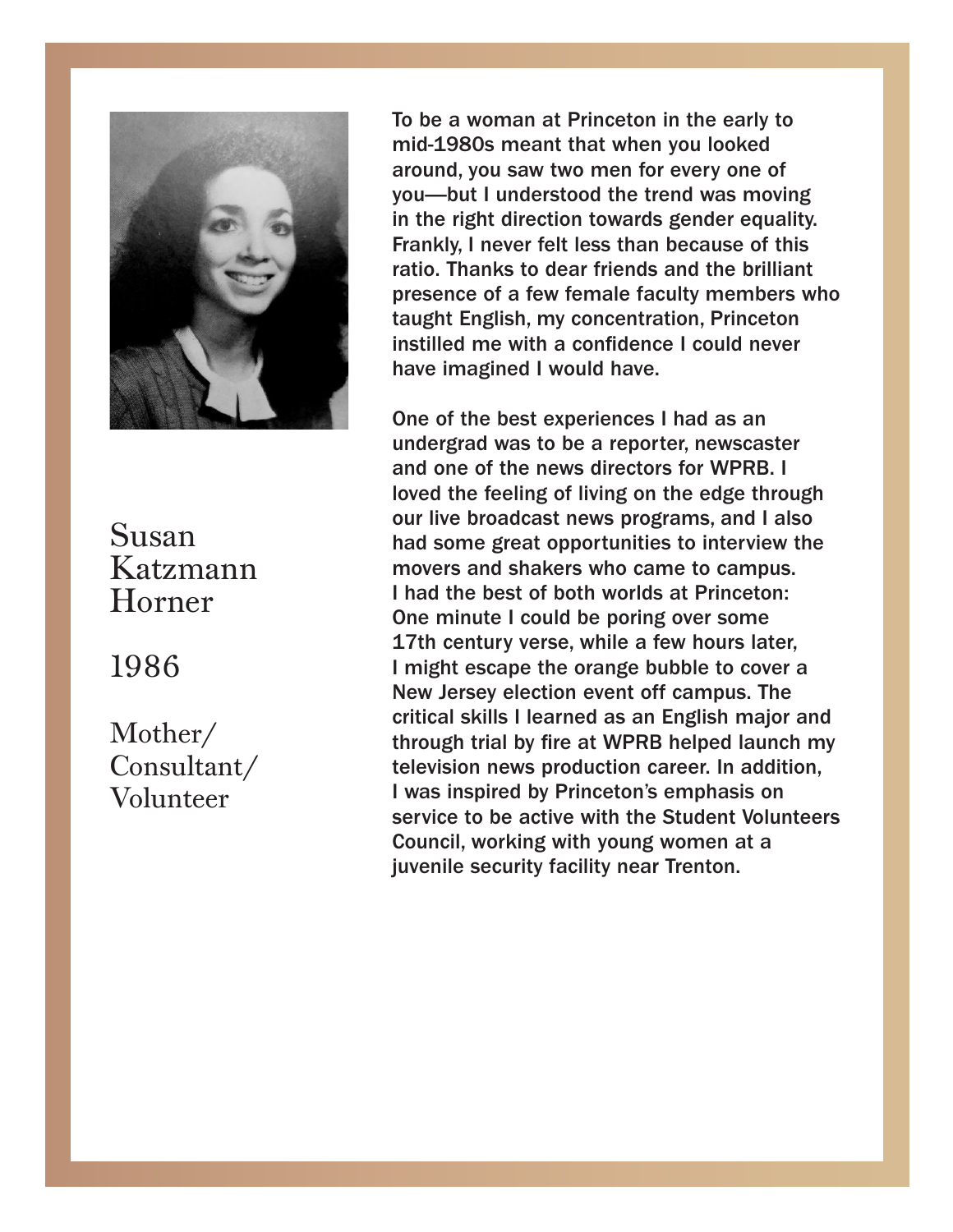

#### Lynnaid Lynne Archibald

1987

Volunteer/ Mother NGO Board Member/

**I** was fortunate in that I never experienced discrimination or sexual assault nor did my discrimination or sexual assault nor did my friends or roommates. However, we accepted it as normal that there were male-only eating **in the same of the same of the same of the same of the same of the same of the same of the same of the same of the same of the same of the same of the same of the same of the** clubs. Sally Frank's lawsuit was derided and I I often wondered if the issue would have often wondered if the issue would have been a series been a series been a series of the been and the social states of the been and the states of the states of the states of the states of the states of the states of the sta gorgeous babe. I regret not supporting her lawsuit. I was a vocal critic of the selective eating clubs and was one of the few people I whew in sophomore year who did not bicker (i<br>was in Campus). But I had no problem dating who did not bind provided in Campus). But I was in Campus in Campus in Campus in Campus at those service in the service of the service of the service of the service of the service of the service of the service of the servi had no problem dating guys from TI and going clubs. Sally Frank's lawsuit was derided and knew in sophomore year who did not bicker (I clubs.

to parties at those clubs. person of color of immediated it can't drive in general properties. 80s - it was a very white, preppy world. As a Canadian, I played catch up to understand the **10s in the 80s** feeder system of east coast prep schools that many had attended and all those connections<br>that had already been made  $s_{\rm{scat}}$  and  $s_{\rm{scat}}$  becommanded that many schools that many schools that many schools that many schools that  $\sim$ I don't think it would have been easy to be a person of color or limited means or anything that had already been made.

I enjoyed my courses and still feel that my PU education serves me often though I now any professors. I feany enjoyed my years at<br>Princeton - I am still in close, regular touch with education is the offent of the original control in the control of the material control of the my roommate and best friend from Princeton and was thrilled when my daughter was professors. I really enjoyed my years at  $\sim$  100  $\,$ regret not having made connections with any professors. I really enjoyed my years at

Princeton - I am still in close, regular touch with

my roommate and best friend from Princeton

and was thrilled when my daughter was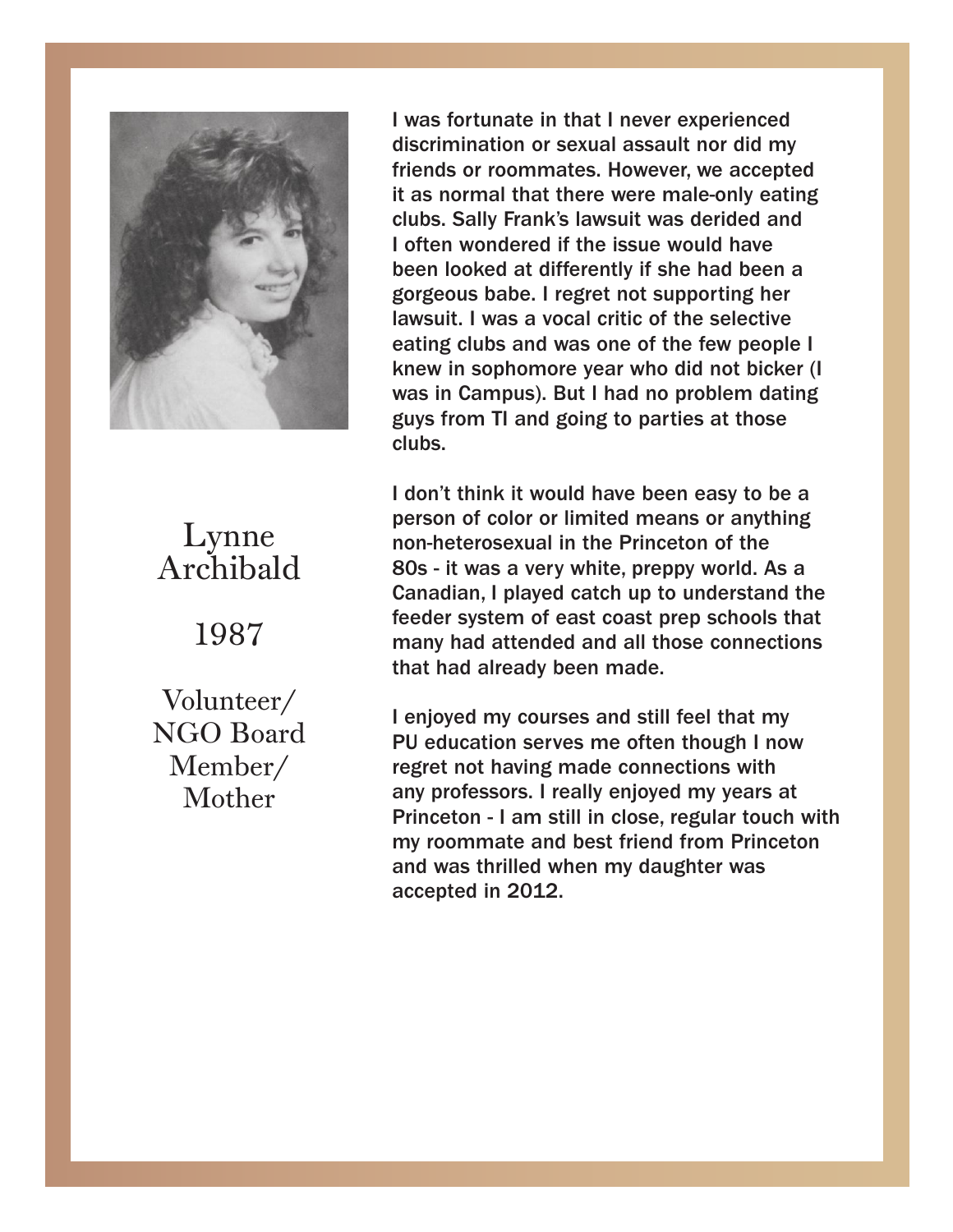

Catherine Legendrich Legendrich Legendrich Legendrich Legendrich Legendrich Legendrich Legendrich Legendrich L 1988 Catherine Legro Gentry

1988 Writer/Teacher

The first time I felt the sting of discrimination Princeton, it surprised me. at Princeton, it surprised me.

As a woman, Fielt welcomed. Freshman year<br>I shared a suite with seven other girls in Dodge-Osborne. We lived beneath "The Zoo," the home of 12 guys, which could have been awful but wasn't. The guys were inclusive and supportive and kind, and when they weren't, and kind, and when the weight  $\alpha$  were the weight  $\alpha$ As a woman, I felt welcomed. Freshman year we told them so.

I sang with the Tigressions, and my roommates sings. One weekend, my parents came to visit from Texas. It was packed, but my roommates helped them find a place near me, squeezed m hext to several older alums in their orange<br>jackets. Surrounded by friends on a perfect fall day, I couldn't have been happier to be a Princetonian. But during a break between songs, I overheard one of the alums talking to dad. I couldn't have been happined by the absolution of the absolution  $\mathbb{R}^n$ and the Zoo guys would come listen to the arch in next to several older alums in their orange my dad.

"It's not like it was in the good old days, is it? some the alumn the good of days, is it.<br>Princeton is a place for men. Not all these women." The disdain in his voice was palpable.

My dad, who is not a Princeton alum, smiled broadly and put his arm around me and<br>continued to my friends, "To me, it assume these and gestured to my menus. To me, it seems these<br>women make these the good old days." gestured to my friends. "To me, it seems these

When we sang the alma mater, my friends and I sang the new words just a little louder than usual, as 'all of our hearts, not just her sons', gave three cheers for Old Nassau.

When we say the alma material materials and

I sang the new words just a little louder than usual, as 'all of our hearts, not just her sons',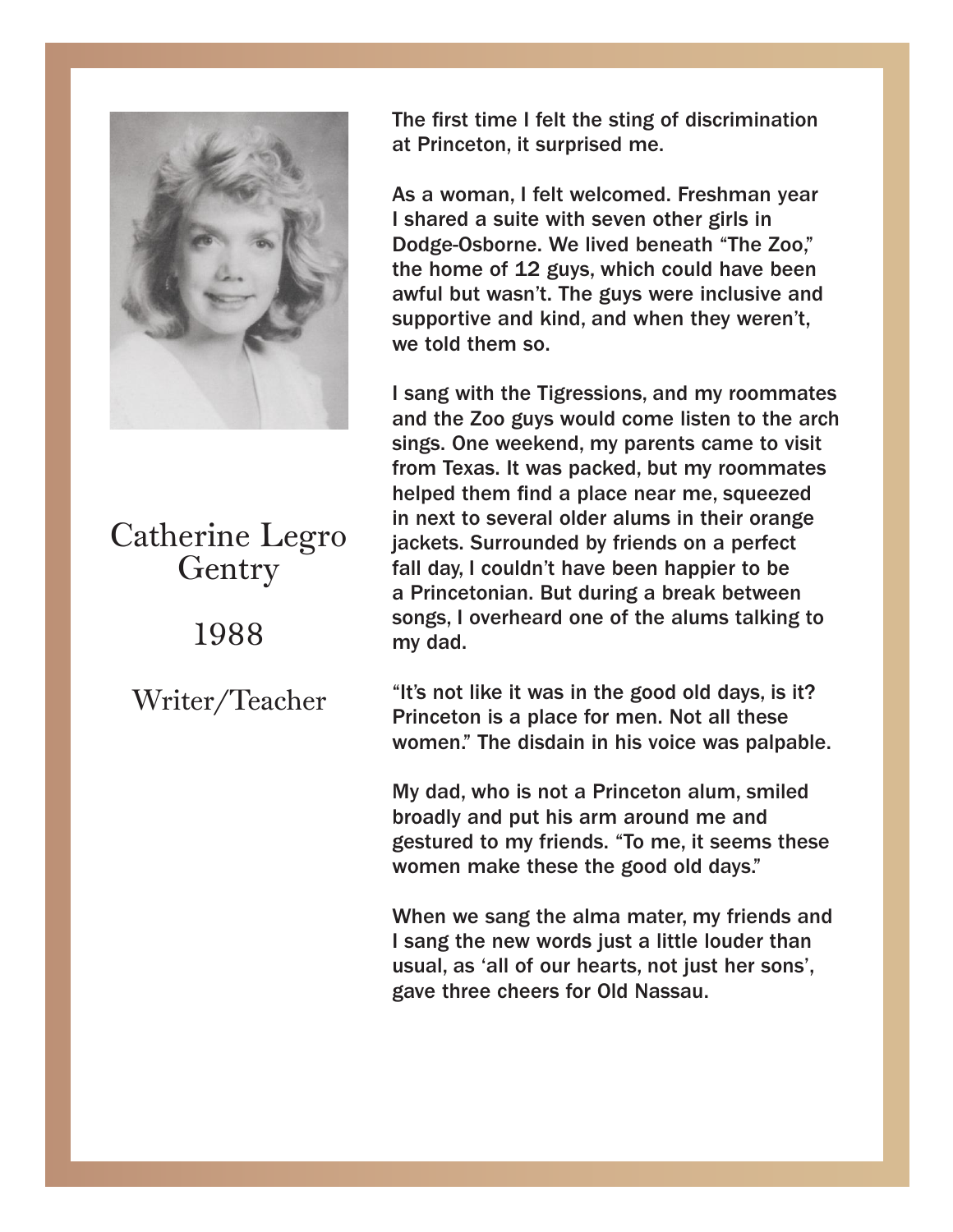### Nellie Gorbea

1988

Elected official/ Mother/ Latina/ Boricua

One of my first memories of freshman year was references to "The Ratio". "The Ratio" was referred to quite frequently in conversations of both the academic and social life. Frequently, the Ratio meant that it was somehow easier for women students to get dates because there were fewer of us on campus.

As the population of women students grew, it became important to reflect on the vestiges of the "old boy" tradition. The words to Old Nassau – "In praise of all Nassau, my boys, we sing....her sons shall give while they shall live" were debated at length, changed to "Let all with one accord rejoice,

In praise of Old Nassau we sing...we all shall give" and, much later accepted. At the time of the change, I wasn't sure that it was worth the hassle. Over time, I grew to appreciate the inclusiveness of the new lyrics and how it welcomed us as women students and alumnae.

My senior year I signed up for a Women in American History class. I signed up on a lark – as in, "I have to take 4 courses senior year and I've never taken a Women's Studies class so I'll take it and see what that's like." It was one of my most memorable classes at Princeton. It introduced me to so much history that I had never heard of – Seneca Falls, Sojourner Truth, the battle against midwifery, the loss of the ERA. The stories and insights I gained stay with me to this day.

Sally Frank. During my time at Princeton, we still had all-male eating clubs. Maybe it was my upbringing in a traditionally Hispanic community with its own challenges of machismo, but at the time I didn't quite get what the fuss was all about. Today, many decades later, I feel a debt of gratitude to Sally and to all the women like her who forge ahead of us so that we can catch up more easily in ways we will later understand.

It took me a few decades of life to process all of these experiences. In the end, Princeton prepared me for going toe to toe with guys in a world that still suffers from problems thanks to The Ratio.